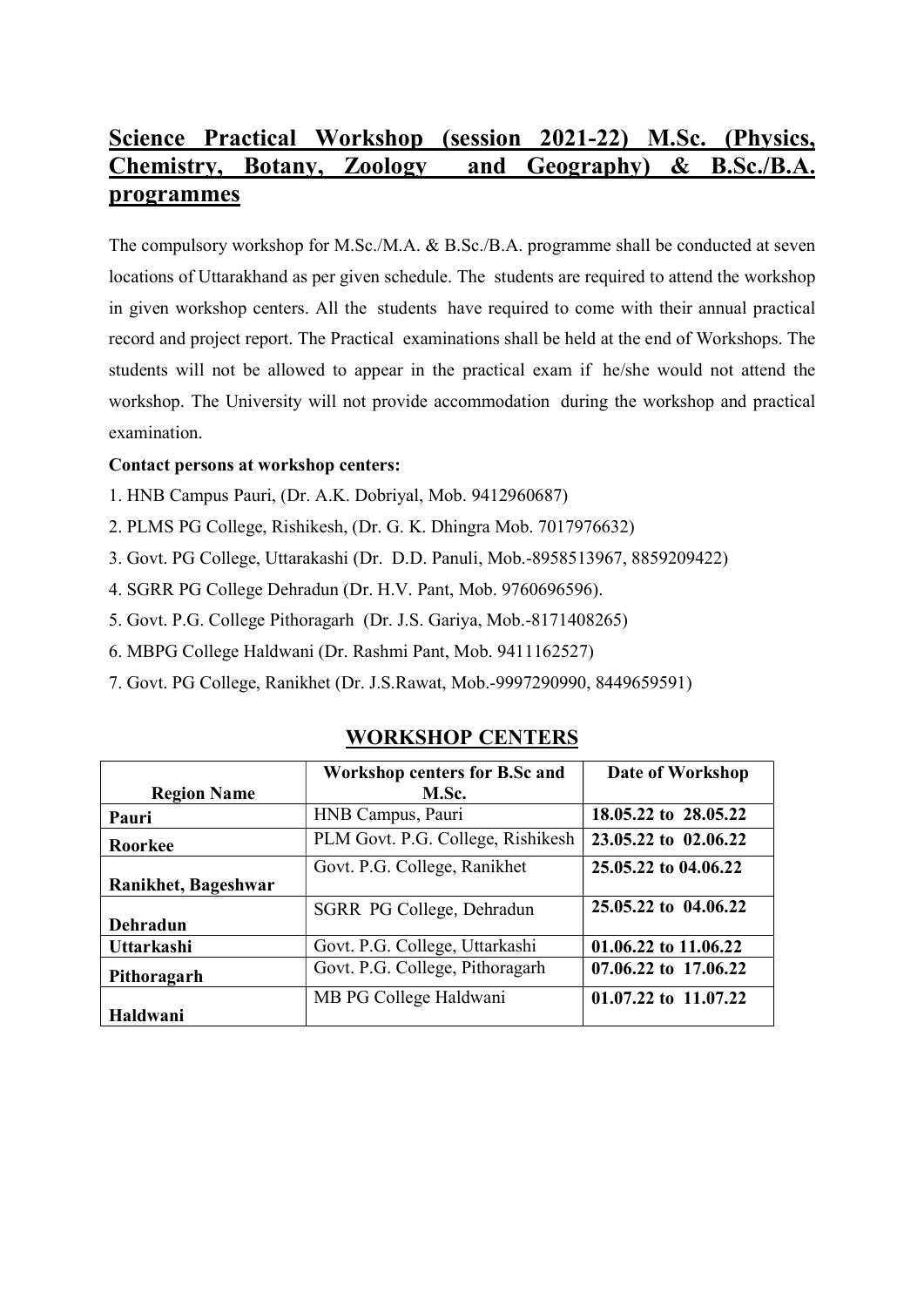#### Note:

1. For M.A./M.Sc. & B.A. / B.Sc. Geography programme workshop shall be organized at only four workshop centers S.G.R.R. PG College, Dehradun, PLM Govt. P.G. College, Rishikesh, Govt. P.G. College, Pithoragarh and M.B.P.G. College, Haldwani.

- Learners of Roorkee, Pauri, Uttarkashi and Rishikesh region will join Practical workshop in Rishikesh.
- Learners of Ranikhet region will join Practical workshop in Haldwani.
- Learners of Bageshwar region will join Practical workshop in Pithoragarh.

2. The workshop is to be organized for the students enrolled in summer and winter sessions of 2021-22.

#### Contact numbers of Faculties of the University:

Prof. P.D. Pant, Director School of Sciences Mob. 9411597995

Dr. Kamal Devlal (Physics) Mob. 9411525595

Dr. Rajesh Mathpal (Physics M.Sc.-I sem) Mob.-9758417736

Dr. Meenakshi Rana (Physics M.Sc.-II sem) Mob.-9718728654

Dr. Gauri (Physics M.Sc.- III sem) Mob.-9639630546

Dr. Vishal Sharma (Physics M.Sc.- IV sem) Mob.-9410725380

Dr. Shalini Singh (Chemistry) Mob. 9917150681

Dr. Charu C. Pant (Chemistry) Mob. 9997216611

Dr. Vinod Kumar (Chemistry) Mob. 9548822690

Dr. Deep prakash (Chemistry) Mob. 7895461528

Dr. Ruchi Pandey(Chemistry) Mob. 9634783714

Dr. S.N.Ojha (Botany) Mob. 8859207240

Dr. Kirtika Padalia (Botany) Mob.9456322128

Dr. Prabha Dhondiyal (Botany) Mob.9412969584

Dr. Pushpesh Joshi (Botany) Mob.8535051161

Dr. Pooja Juyal (Botany) Mob.9675063263

Dr. P.K.Sehgal (Zoology) Mob.9758936059

Dr. Shyam Kunjwal (Zoology) Mob 9012514666

Dr. Mukta Joshi (Zoology) Mob-9634551084

Dr. Jaya Upreti (Zoology) Mob-9868011609

Dr. Poornima (Zoology) Mob-8077404430

Dr. Ranju J. Pandey (Geography) Mob. 9368730769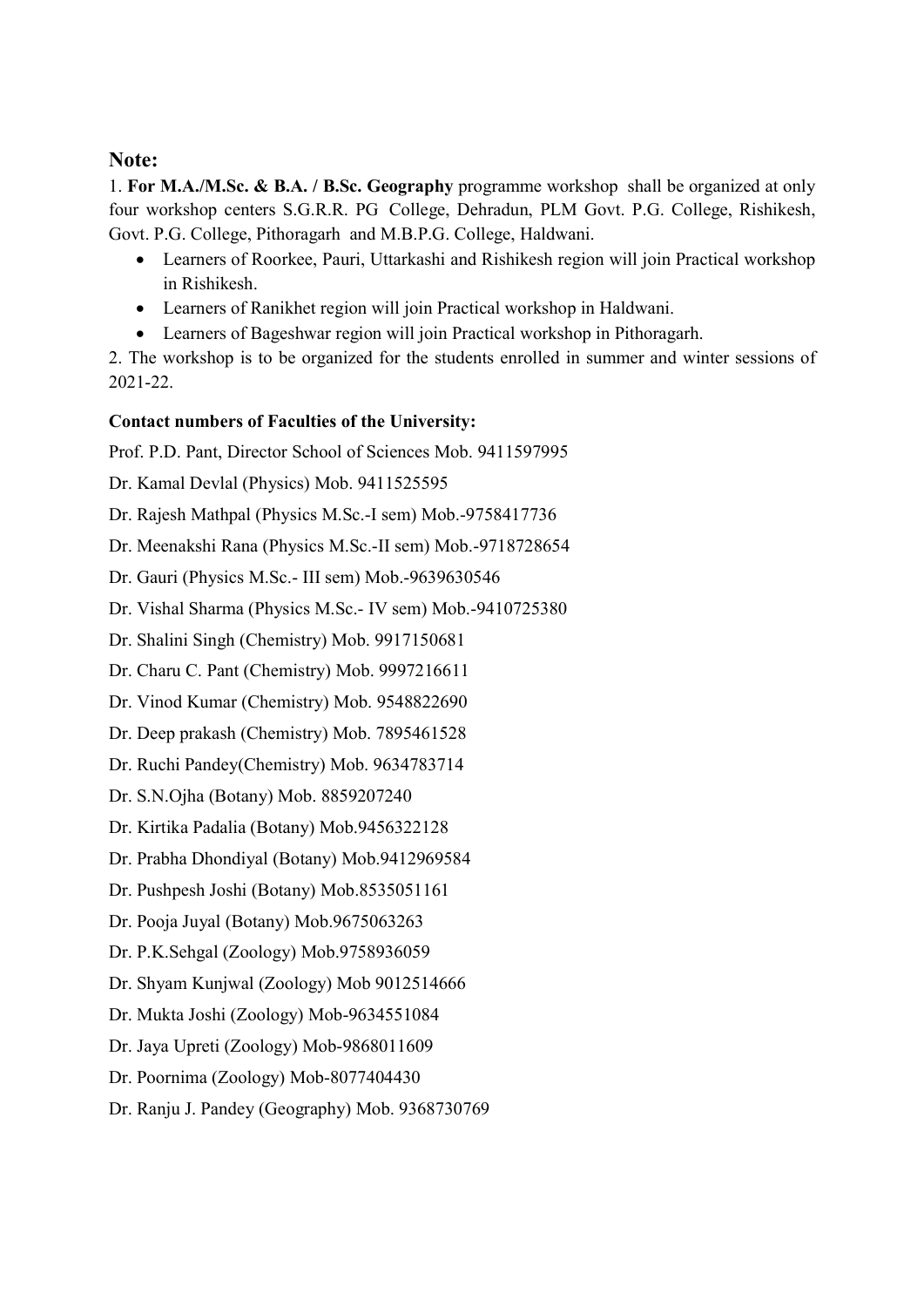Dr. Pradeep Kumar Pant (Geography) Mob. 9456545775 Dr.Sudhanshu Verma (Geography) Mob.- 7579167669

## 1- Workshop and Practical Exam Schedule of M.Sc.(Physics, Chemistry Botany and Zoology) at HNB Garhwal University, Campus Pauri

| Date and time                                  | (Subject)                         |  |
|------------------------------------------------|-----------------------------------|--|
| 18-05-2022 to 21-05-2022                       | Workshop M.Sc.-I & II semester    |  |
| 23-05-2022 to 26-05-2022<br>(10 AM to 4.00 PM) | Workshop M.Sc.-III & IV semester  |  |
| 22-05-2022                                     | M.Sc. I semester Practical Exam   |  |
| (10 AM to 4.00 PM)                             |                                   |  |
| 22-05-2022                                     | M.Sc. II semester Practical Exam  |  |
| (10 AM to 4.00 PM)                             |                                   |  |
| 27-05-2022                                     | M.Sc. III semester Practical Exam |  |
| (10 AM to 4.00 PM)                             |                                   |  |
| 28-05-2022                                     | M.Sc. IV semester Practical Exam  |  |
| (10 AM to 4.00 PM)                             |                                   |  |

### Workshop Schedule of B.Sc. at HNB Campus Pauri

| Date and time      | Classes B.Sc. -          | <b>Classes B.Sc. - II</b> | <b>Classes B.Sc.-III</b>   |
|--------------------|--------------------------|---------------------------|----------------------------|
|                    | I(Subject)               | (Subject)                 | (Subject)                  |
| 18-05-2022         | <b>B.Sc.-I Physics</b>   | <b>B.Sc.-II</b> Zoology   | <b>B.Sc.-III Chemistry</b> |
| (10 AM to 4.00 PM) | <b>B.Sc.-I Botany</b>    |                           |                            |
| 19-05-2022         | <b>B.Sc.-I Physics</b>   | B.Sc.-II Zoology          | <b>B.Sc.-III Chemistry</b> |
| (10 AM to 4.00 PM) | <b>B.Sc.-I Botany</b>    |                           |                            |
| 20-05-2022         | <b>B.Sc.-I Physics</b>   | B.Sc.-II Zoology          | <b>B.Sc.-III Chemistry</b> |
| (10 AM to 4.00 PM) | B.Sc.-I Botany           |                           |                            |
| 21-05-2022         | B.Sc.-I Chemistry        | <b>B.Sc.-II Physics</b>   | B.Sc.-III Zoology          |
| (10 AM to 4.00 PM) |                          | <b>B.Sc.-II Botany</b>    |                            |
| 22-05-2022         | <b>B.Sc.-I</b> Chemistry | <b>B.Sc.-II Physics</b>   | B.Sc.-III Zoology          |
| (10 AM to 4.00 PM) |                          | B.Sc.-II Botany           |                            |
| 23-05-2022         | <b>B.Sc.-I Chemistry</b> | <b>B.Sc.-II Physics</b>   | <b>B.Sc.-III Zoology</b>   |
| (10 AM to 4.00 PM) |                          | B.Sc.-II Botany           |                            |
| 24-05-2022         | B.Sc.-I Zoology          | <b>B.Sc.-II Chemistry</b> | <b>B.Sc.-III Physics</b>   |
| (10 AM to 4.00 PM) |                          |                           | <b>B.Sc.-III Botany</b>    |
| 25-05-2022         | B.Sc.-I Zoology          | <b>B.Sc.-II Chemistry</b> | <b>B.Sc.-III Physics</b>   |
| (10 AM to 4.00 PM) |                          |                           | <b>B.Sc.-III Botany</b>    |
| 26-05-2022         | B.Sc.-I Zoology          | <b>B.Sc.-II Chemistry</b> | <b>B.Sc.-III Physics</b>   |
| (10 AM to 4.00 PM) |                          |                           | <b>B.Sc.-III Botany</b>    |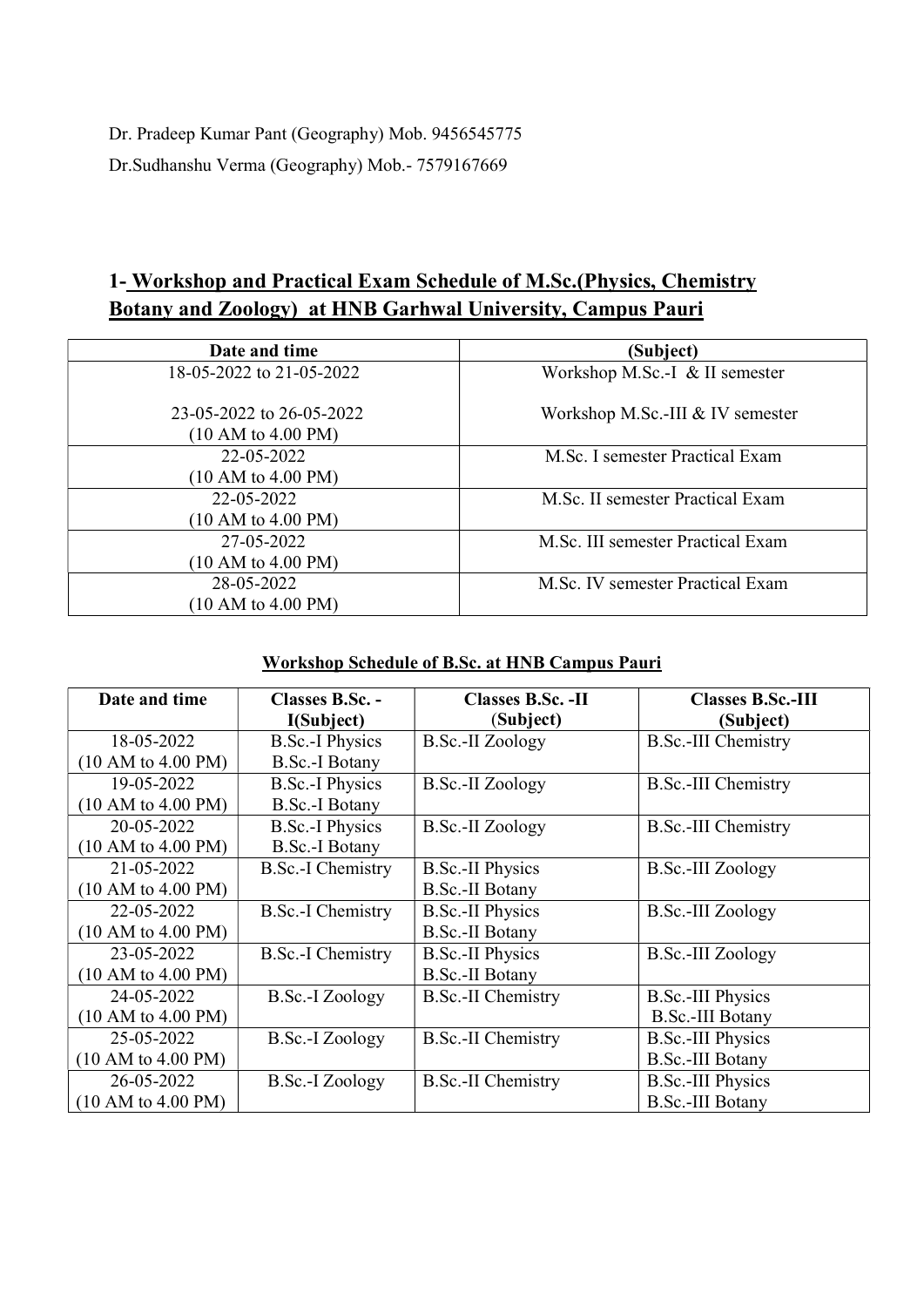| Date       | Time          | <b>Subjects</b>          |                          |
|------------|---------------|--------------------------|--------------------------|
| 21-05-2022 | 8 am to 11 am | <b>B.Sc.-I Physics</b>   | Botany B.Sc.-I           |
|            |               |                          |                          |
| 22-05-2022 | 8 am to 11 am | B.Sc. -II Zoology        | Chemistry B.Sc.-III      |
| 24-05-2022 | 8 am to 11 am | <b>B.Sc.-II Physics</b>  | B.Sc. II Botany          |
| 25-05-2022 | 8 am to 11 am | <b>B.Sc.-I Chemistry</b> | <b>B.Sc.-III Zoology</b> |
| 27-05-2022 | 8 am to 11 am | Zoology B.Sc.-I          | Chemistry B.Sc.-II       |
| 27-05-2022 | 8 am to 11 am | Physics B.Sc.-III        | Botany B.Sc.-III         |

#### Practical Exam Schedule of B.Sc. at HNB Campus Pauri

# 2- Workshop and Practical Exam Schedule of M.Sc.(Physics, Chemistry, Botany , Zoology and Geography ( M.A./M.Sc.) at Pt.LMS PG College, **Rishikesh**

| Date and time            | (Subject)                                           |  |
|--------------------------|-----------------------------------------------------|--|
| 23-05-2022 to 26-05-2022 | Workshop M.Sc.-I & II semester /                    |  |
|                          | M.A.- $I \& II$ semester                            |  |
| 28-05-2022 to 31-05-2022 | Workshop M.Sc.-III & IV semester /                  |  |
| (10 AM to 4.00 PM)       | M.A.- III & IV semester                             |  |
| 27-05-2022               | M.Sc. I semester/ M.A. I semester Practical Exam    |  |
| (10 AM to 4.00 PM)       |                                                     |  |
| 27-05-2022               | M.Sc. II semester/ M.A.II semester Practical Exam   |  |
| (10 AM to 4.00 PM)       |                                                     |  |
| $1 - 06 - 2022$          | M.Sc. III semester/ M.A.III semester Practical Exam |  |
| (10 AM to 4.00 PM)       |                                                     |  |
| $2 - 06 - 2022$          | M.Sc. IV semester/ M.A. IV semester Practical Exam  |  |
| (10 AM to 4.00 PM)       |                                                     |  |

### Workshop Schedule of B.Sc./ (B.A./ B.Sc. Geography) at Pt.LMS PG College, Rishikesh

| Date and time      | Classes B.Sc. -I(Subject) | Classes B.Sc. -II       | <b>Classes B.Sc.-III</b>   |
|--------------------|---------------------------|-------------------------|----------------------------|
|                    |                           | (Subject)               | (Subject)                  |
| 23-05-2022         | B.Sc.-I Physics B.Sc.-I   | <b>B.Sc.-II Zoology</b> | <b>B.Sc.-III Chemistry</b> |
| (10 AM to 4.00 PM) | <b>B</b> otany            |                         | B.A./ B.Sc. III Geography  |
| 24-05-2022         | B.Sc.-I Physics B.Sc.-I   | B.Sc.-II Zoology        | <b>B.Sc.-III Chemistry</b> |
| (10 AM to 4.00 PM) | <b>B</b> otany            |                         | B.A./ B.Sc. III Geography  |
| 25-05-2022         | B.Sc.-I Physics B.Sc.-I   | <b>B.Sc.-II</b> Zoology | <b>B.Sc.-III Chemistry</b> |
| (10 AM to 4.00 PM) | Botany                    |                         | B.A./ B.Sc. III Geography  |
| 26-05-2022         | B.Sc.-I Chemistry         | <b>B.Sc.-II Physics</b> | <b>B.Sc.-III Zoology</b>   |
| (10 AM to 4.00 PM) | B.A./ B.Sc. I Geography   | <b>B.Sc.-II Botany</b>  |                            |
| 27-05-2022         | <b>B.Sc.-I Chemistry</b>  | <b>B.Sc.-II Physics</b> | <b>B.Sc.-III Zoology</b>   |
| (10 AM to 4.00 PM) | B.A./ B.Sc. I Geography   | <b>B.Sc.-II Botany</b>  |                            |
| 28-05-2022         | <b>B.Sc.-I</b> Chemistry  | <b>B.Sc.-II Physics</b> | <b>B.Sc.-III Zoology</b>   |
| (10 AM to 4.00 PM) | B.A./ B.Sc. I Geography   | <b>B.Sc.-II Botany</b>  |                            |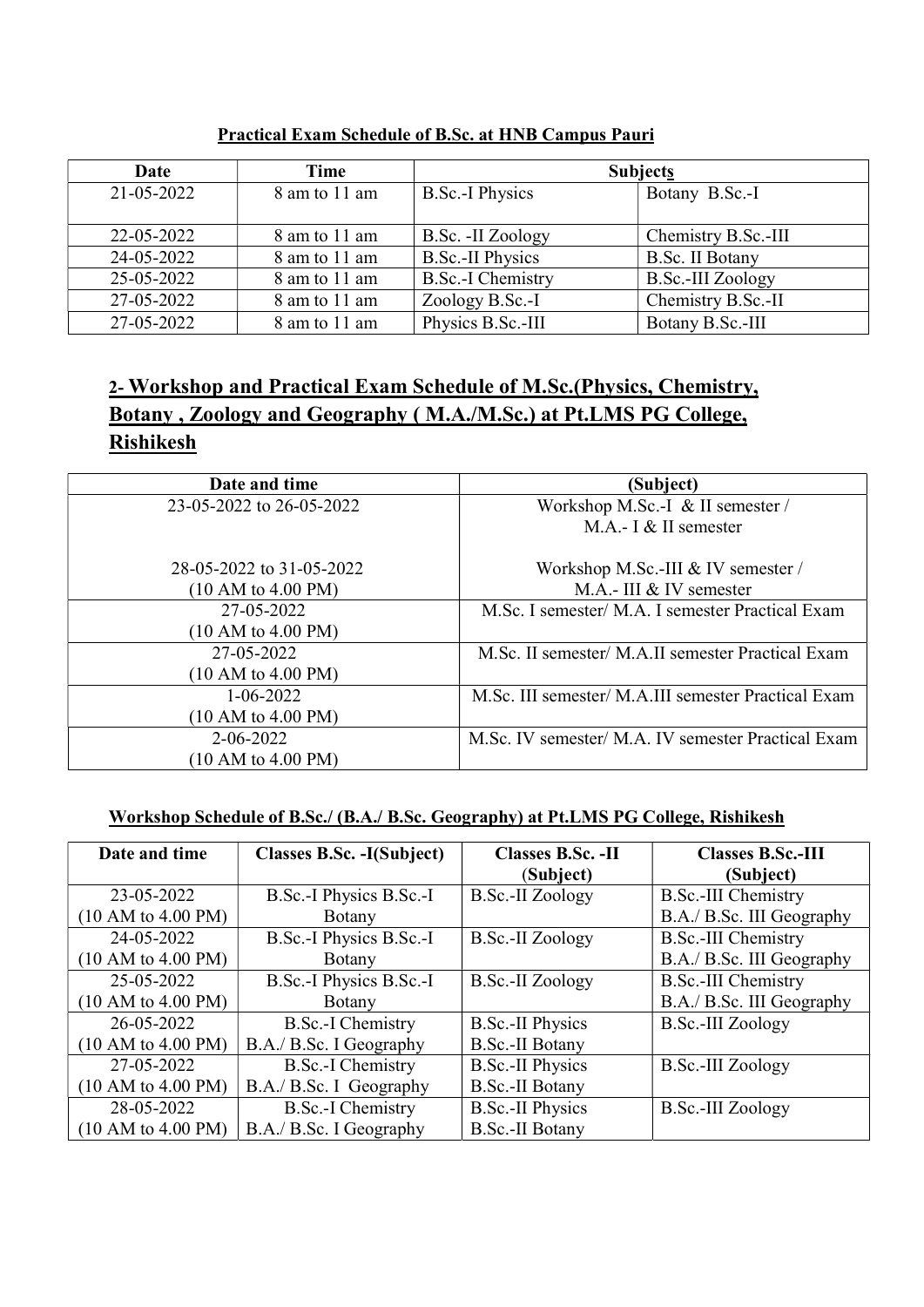| 29-05-2022         | B.Sc.-I Zoology | <b>B.Sc.-II Chemistry</b> | <b>B.Sc.-III Physics</b> |
|--------------------|-----------------|---------------------------|--------------------------|
| (10 AM to 4.00 PM) |                 | B.A./ B.Sc. II            | <b>B.Sc.-III Botany</b>  |
|                    |                 | Geography                 |                          |
| 30-05-2022         | B.Sc.-I Zoology | <b>B.Sc.-II Chemistry</b> | <b>B.Sc.-III Physics</b> |
| (10 AM to 4.00 PM) |                 | B.A./ B.Sc. II            | <b>B.Sc.-III Botany</b>  |
|                    |                 | Geography                 |                          |
| $31 - 05 - 2022$   | B.Sc.-I Zoology | <b>B.Sc.-II Chemistry</b> | <b>B.Sc.-III Physics</b> |
| (10 AM to 4.00 PM) |                 | B.A./ B.Sc. II            | <b>B.Sc.-III Botany</b>  |
|                    |                 | Geography                 |                          |

#### Practical Exam Schedule of B.Sc.(B.A./ B.Sc. Geography) at Pt.LMS PG College, Rishikesh

| Date         | Time          | <b>Subjects</b>          |                           |
|--------------|---------------|--------------------------|---------------------------|
| 26-05-2022   | 8 am to 11 am | <b>B.Sc.-I Physics</b>   | Botany B.Sc.-I            |
|              |               |                          | B.A./ B.Sc. III Geography |
| 27-05-2022   | 8 am to 11 am | B.Sc. -II Zoology        | Chemistry B.Sc.-III       |
| 29-05-2022   | 8 am to 11 am | <b>B.Sc.-II Physics</b>  | <b>B.Sc. II Botany</b>    |
|              |               | B.A./ B.Sc. I Geography  |                           |
| 30-05-2022   | 8 am to 11 am | <b>B.Sc.-I Chemistry</b> | B.Sc.-III Zoology         |
| $01-06-2022$ | 8 am to 11 am | Zoology B.Sc.-I          | Chemistry B.Sc.-II/       |
|              |               |                          | B.A./ B.Sc. II Geography  |
| $01-06-2022$ | 8 am to 11 am | Physics B.Sc.-III        | Botany B.Sc.-III          |

## 3-Workshop and Practical Exam Schedule of M.Sc.(Physics, Chemistry Botany and Zoology) at Government PG College, Ranikhet

| Date and time                                  | (Subject)                         |  |
|------------------------------------------------|-----------------------------------|--|
| 25-05-2022 to 28-05-2022                       | Workshop M.Sc.-I & II semester    |  |
| 30-05-2022 to 02-06-2022<br>(10 AM to 4.00 PM) | Workshop M.Sc.-III & IV semester  |  |
| 29-05-2022                                     | M.Sc. I semester Practical Exam   |  |
| (10 AM to 4.00 PM)                             |                                   |  |
| 29-05-2022                                     | M.Sc. II semester Practical Exam  |  |
| (10 AM to 4.00 PM)                             |                                   |  |
| $3-06-2022$                                    | M.Sc. III semester Practical Exam |  |
| (10 AM to 4.00 PM)                             |                                   |  |
| $4 - 06 - 2022$                                | M.Sc. IV semester Practical Exam  |  |
| (10 AM to 4.00 PM)                             |                                   |  |

#### Workshop Schedule of B.Sc. at Government PG College, Ranikhet

| Date and time | <b>Classes B.Sc. -</b> | <b>Classes B.Sc. -II</b> | <b>Classes B.Sc.-III</b> |
|---------------|------------------------|--------------------------|--------------------------|
|               | I(Subject)             | (Subject)                | (Subject)                |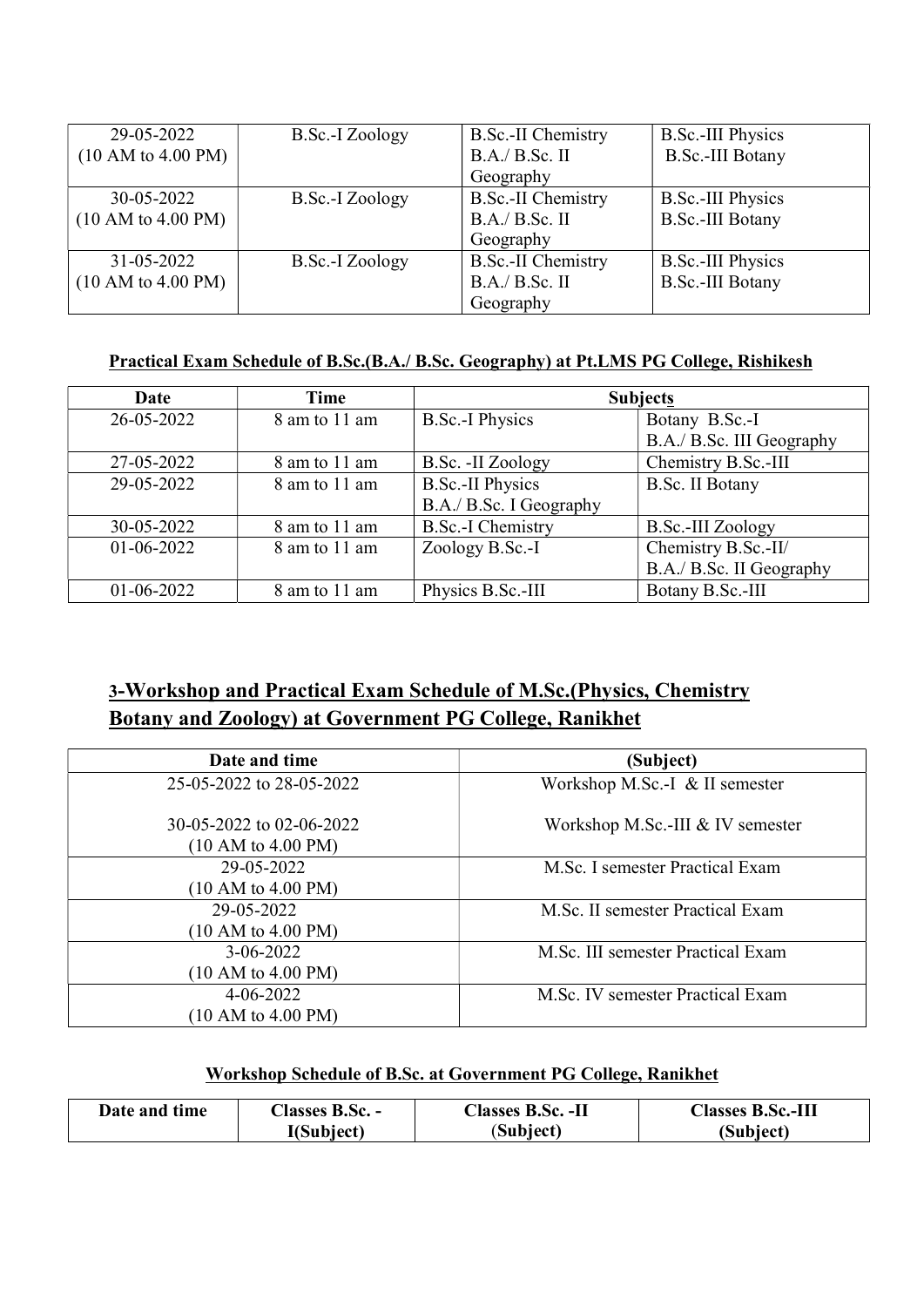| 25-05-2022         | <b>B.Sc.-I Physics</b>   | B.Sc.-II Zoology          | <b>B.Sc.-III Chemistry</b> |
|--------------------|--------------------------|---------------------------|----------------------------|
| (10 AM to 4.00 PM) | <b>B.Sc.-I Botany</b>    |                           |                            |
| 26-05-2022         | <b>B.Sc.-I Physics</b>   | B.Sc.-II Zoology          | <b>B.Sc.-III Chemistry</b> |
| (10 AM to 4.00 PM) | <b>B.Sc.-I Botany</b>    |                           |                            |
| 27-05-2022         | <b>B.Sc.-I Physics</b>   | B.Sc.-II Zoology          | <b>B.Sc.-III Chemistry</b> |
| (10 AM to 4.00 PM) | <b>B.Sc.-I Botany</b>    |                           |                            |
| 28-05-2022         | <b>B.Sc.-I Chemistry</b> | <b>B.Sc.-II Physics</b>   | <b>B.Sc.-III Zoology</b>   |
| (10 AM to 4.00 PM) |                          | <b>B.Sc.-II Botany</b>    |                            |
| 29-05-2022         | <b>B.Sc.-I Chemistry</b> | <b>B.Sc.-II Physics</b>   | <b>B.Sc.-III Zoology</b>   |
| (10 AM to 4.00 PM) |                          | <b>B.Sc.-II Botany</b>    |                            |
| 30-05-2022         | <b>B.Sc.-I Chemistry</b> | <b>B.Sc.-II Physics</b>   | <b>B.Sc.-III Zoology</b>   |
| (10 AM to 4.00 PM) |                          | <b>B.Sc.-II Botany</b>    |                            |
| 31-05-2022         | <b>B.Sc.-I Zoology</b>   | <b>B.Sc.-II Chemistry</b> | <b>B.Sc.-III Physics</b>   |
| (10 AM to 4.00 PM) |                          |                           | <b>B.Sc.-III Botany</b>    |
| 01-06-2022         | B.Sc.-I Zoology          | <b>B.Sc.-II Chemistry</b> | <b>B.Sc.-III Physics</b>   |
| (10 AM to 4.00 PM) |                          |                           | <b>B.Sc.-III Botany</b>    |
| 02-06-2022         | B.Sc.-I Zoology          | <b>B.Sc.-II Chemistry</b> | <b>B.Sc.-III Physics</b>   |
| (10 AM to 4.00 PM) |                          |                           | <b>B.Sc.-III Botany</b>    |

### Practical Exam Schedule of B.Sc. at Government PG College, Ranikhet

| Date         | Time          | <b>Subjects</b>          |                          |
|--------------|---------------|--------------------------|--------------------------|
| 28-05-2022   | 8 am to 11 am | <b>B.Sc.-I Physics</b>   | Botany B.Sc.-I           |
| 29-05-2022   | 8 am to 11 am | B.Sc. -II Zoology        | Chemistry B.Sc.-III      |
| 31-05-2022   | 8 am to 11 am | <b>B.Sc.-II Physics</b>  | <b>B.Sc. II Botany</b>   |
| $01-06-2022$ | 8 am to 11 am | <b>B.Sc.-I Chemistry</b> | <b>B.Sc.-III Zoology</b> |
| 03-06-2022   | 8 am to 11 am | Zoology B.Sc.-I          | Chemistry B.Sc.-II       |
| 03-06-2022   | 8 am to 11 am | Physics B.Sc.-III        | Botany B.Sc.-III         |

# 4-Workshop and Practical Exam Schedule of M.Sc.(Physics, Chemistry Botany Zoology and Geography ( M.A./M.Sc.) at SGRRPG College Dehradun

| Date and time            | (Subject)                                           |
|--------------------------|-----------------------------------------------------|
| 25-05-2022 to 28-06-2022 | Workshop M.Sc.-I & II semester /                    |
|                          | M.A.- I & II semester                               |
| 30-05-2022 to 01-06-2022 | Workshop M.Sc.-III & IV semester/                   |
| (10 AM to 4.00 PM)       | M.A.- III & IV semester                             |
| 29-05-2022               | M.Sc. I semester /M.A. I semester Practical Exam    |
| (10 AM to 4.00 PM)       |                                                     |
| 29-05-2022               | M.Sc. II semester / M.A. II semester Practical Exam |
| (10 AM to 4.00 PM)       |                                                     |
| 04-06-2022               | M.Sc. III semester / M.A. III semester Practical    |
| (10 AM to 4.00 PM)       | Exam                                                |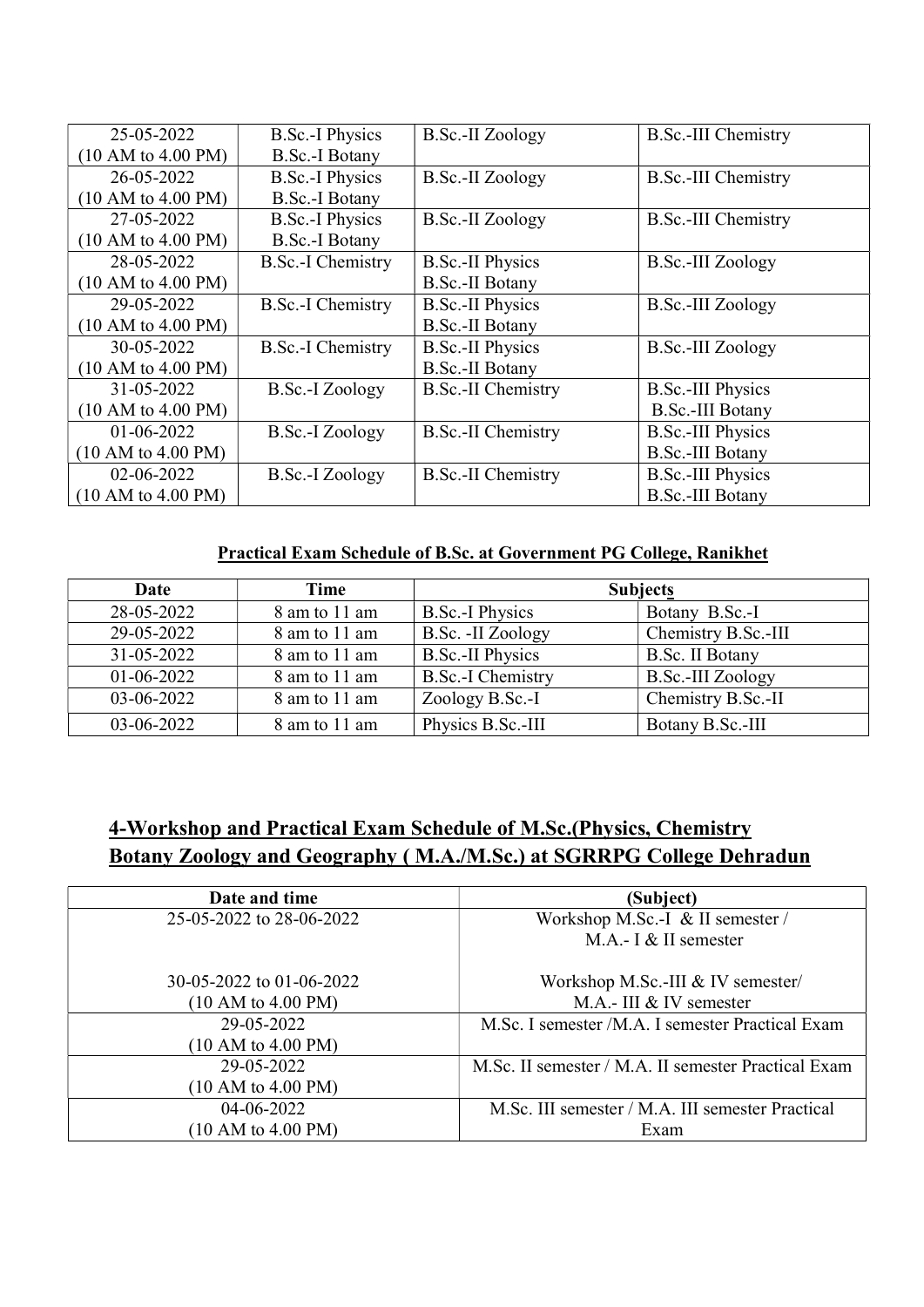| 04-06-2022         | M.Sc. IV semester /M.A. IV semester Practical Exam |
|--------------------|----------------------------------------------------|
| (10 AM to 4.00 PM) |                                                    |

#### Workshop Schedule of B.Sc./(B.A./ B.Sc. Geography) at SGRRPG College Dehradun

| Date and time                    | <b>Classes B.Sc. -I(Subject)</b> | <b>Classes B.Sc. -II</b><br>(Subject)                    | <b>Classes B.Sc.-III</b><br>(Subject)               |
|----------------------------------|----------------------------------|----------------------------------------------------------|-----------------------------------------------------|
| 25-05-2022                       | B.Sc.-I Physics B.Sc.-I          | B.Sc.-II Zoology                                         | <b>B.Sc.-III Chemistry</b>                          |
| (10 AM to 4.00 PM)               | <b>Botany</b>                    |                                                          | B.A./ B.Sc. III Geography                           |
| 26-05-2022                       | B.Sc.-I Physics B.Sc.-I          | B.Sc.-II Zoology                                         | <b>B.Sc.-III Chemistry</b>                          |
| (10 AM to 4.00 PM)               | Botany                           |                                                          | B.A./ B.Sc. III Geography                           |
| 27-05-2022                       | B.Sc.-I Physics B.Sc.-I          | <b>B.Sc.-II</b> Zoology                                  | <b>B.Sc.-III Chemistry</b>                          |
| (10 AM to 4.00 PM)               | <b>Botany</b>                    |                                                          | B.A./ B.Sc. III Geography                           |
| 28-05-2022                       | B.Sc.-I Chemistry/               | <b>B.Sc.-II Physics</b>                                  | <b>B.Sc.-III Zoology</b>                            |
| (10 AM to 4.00 PM)               | B.A./ B.Sc. I Geography          | B.Sc.-II Botany                                          |                                                     |
| 29-05-2022                       | B.Sc.-I Chemistry / B.A./        | <b>B.Sc.-II Physics</b>                                  | <b>B.Sc.-III Zoology</b>                            |
| (10 AM to 4.00 PM)               | B.Sc. I Geography                | <b>B.Sc.-II Botany</b>                                   |                                                     |
| 30-05-2022                       | B.Sc.-I Chemistry/               | <b>B.Sc.-II Physics</b>                                  | <b>B.Sc.-III Zoology</b>                            |
| (10 AM to 4.00 PM)               | B.A./ B.Sc. I Geography          | <b>B.Sc.-II Botany</b>                                   |                                                     |
| 31-05-2022<br>(10 AM to 4.00 PM) | B.Sc.-I Zoology                  | <b>B.Sc.-II Chemistry</b><br>B.A./ B.Sc. II<br>Geography | <b>B.Sc.-III Physics</b><br><b>B.Sc.-III Botany</b> |
| 01-05-2022<br>(10 AM to 4.00 PM) | <b>B.Sc.-I Zoology</b>           | <b>B.Sc.-II Chemistry</b><br>B.A./ B.Sc. II<br>Geography | <b>B.Sc.-III Physics</b><br><b>B.Sc.-III Botany</b> |
| 02-05-2022<br>(10 AM to 4.00 PM) | B.Sc.-I Zoology                  | <b>B.Sc.-II Chemistry</b><br>B.A./ B.Sc. II<br>Geography | <b>B.Sc.-III Physics</b><br><b>B.Sc.-III Botany</b> |

#### Practical Exam Schedule of B.Sc./ (B.A./ B.Sc. Geography) at SGRRPG College Dehradun

| Date       | Time          |                           | <b>Subjects</b>          |
|------------|---------------|---------------------------|--------------------------|
| 28-05-2022 | 8 am to 11 am | <b>B.Sc.-I Physics</b>    | Botany B.Sc.-I           |
|            |               | B.A./ B.Sc. III Geography |                          |
| 29-05-2022 | 8 am to 11 am | B.Sc. -II Zoology         | Chemistry B.Sc.-III      |
| 31-05-2022 | 8 am to 11 am | <b>B.Sc.-II Physics</b>   | <b>B.Sc. II Botany</b>   |
| 01-06-2022 | 8 am to 11 am | <b>B.Sc.-I Chemistry</b>  | <b>B.Sc.-III Zoology</b> |
|            |               | B.A./ B.Sc. I Geography   |                          |
| 29-05-2022 | 8 am to 11 am | Zoology B.Sc.-I           | Chemistry B.Sc.-II       |
| 03-06-2022 | 8 am to 11 am | Physics B.Sc.-III         | Botany B.Sc.-III         |
|            |               | B.A./ B.Sc. II Geography  |                          |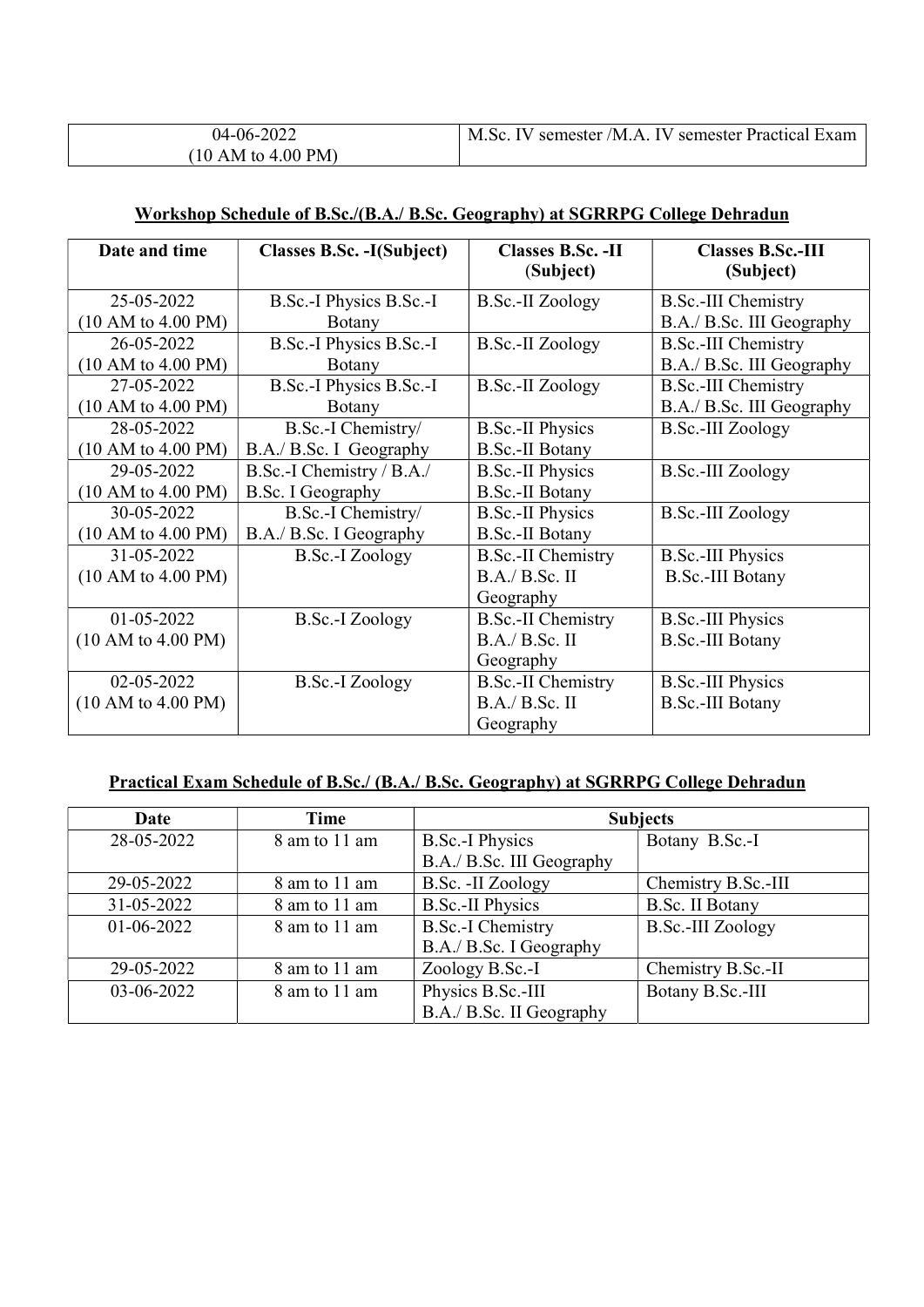# 5-Workshop and Practical Exam Schedule of M.Sc.(Physics, Chemistry Botany and Zoology) at Government PG College, Uttarkashi

| Date and time            | (Subject)                         |  |
|--------------------------|-----------------------------------|--|
| 01-06-2022 to 04-06-2022 | Workshop M.Sc.-I & II semester    |  |
|                          |                                   |  |
| 06-06-2022 to 09-06-2022 | Workshop M.Sc.-III & IV semester  |  |
| (10 AM to 4.00 PM)       |                                   |  |
| 05-06-2022               | M.Sc. I semester Practical Exam   |  |
| (10 AM to 4.00 PM)       |                                   |  |
| $05-06-2022$             | M.Sc. II semester Practical Exam  |  |
| (10 AM to 4.00 PM)       |                                   |  |
| 10-06-2022               | M.Sc. III semester Practical Exam |  |
| (10 AM to 4.00 PM)       |                                   |  |
| $11 - 06 - 2022$         | M.Sc. IV semester Practical Exam  |  |
| (10 AM to 4.00 PM)       |                                   |  |

### Workshop Schedule of B.Sc. at Government PG College, Uttarkashi

| Date and time      | Classes B.Sc. -<br>I(Subject) | Classes B.Sc. - II<br>(Subject) | <b>Classes B.Sc.-III</b><br>(Subject) |
|--------------------|-------------------------------|---------------------------------|---------------------------------------|
| $1 - 06 - 2022$    | <b>B.Sc.-I Physics</b>        | <b>B.Sc.-II Zoology</b>         | <b>B.Sc.-III Chemistry</b>            |
| (10 AM to 4.00 PM) | <b>B.Sc.-I Botany</b>         |                                 |                                       |
| $2 - 06 - 2022$    | <b>B.Sc.-I Physics</b>        | B.Sc.-II Zoology                | <b>B.Sc.-III Chemistry</b>            |
| (10 AM to 4.00 PM) | <b>B.Sc.-I Botany</b>         |                                 |                                       |
| $3-06-2022$        | <b>B.Sc.-I Physics</b>        | B.Sc.-II Zoology                | <b>B.Sc.-III Chemistry</b>            |
| (10 AM to 4.00 PM) | <b>B.Sc.-I Botany</b>         |                                 |                                       |
| $4 - 06 - 2022$    | <b>B.Sc.-I Chemistry</b>      | <b>B.Sc.-II Physics</b>         | B.Sc.-III Zoology                     |
| (10 AM to 4.00 PM) |                               | <b>B.Sc.-II Botany</b>          |                                       |
| $5 - 06 - 2022$    | <b>B.Sc.-I Chemistry</b>      | <b>B.Sc.-II Physics</b>         | B.Sc.-III Zoology                     |
| (10 AM to 4.00 PM) |                               | <b>B.Sc.-II Botany</b>          |                                       |
| $6 - 06 - 2022$    | <b>B.Sc.-I Chemistry</b>      | <b>B.Sc.-II Physics</b>         | <b>B.Sc.-III Zoology</b>              |
| (10 AM to 4.00 PM) |                               | <b>B.Sc.-II Botany</b>          |                                       |
| 7-06-2022          | B.Sc.-I Zoology               | <b>B.Sc.-II Chemistry</b>       | <b>B.Sc.-III Physics</b>              |
| (10 AM to 4.00 PM) |                               |                                 | B.Sc.-III Botany                      |
| 8-06-2022          | B.Sc.-I Zoology               | <b>B.Sc.-II Chemistry</b>       | <b>B.Sc.-III Physics</b>              |
| (10 AM to 4.00 PM) |                               |                                 | <b>B.Sc.-III Botany</b>               |
| $9 - 06 - 2022$    | <b>B.Sc.-I Zoology</b>        | <b>B.Sc.-II Chemistry</b>       | <b>B.Sc.-III Physics</b>              |
| (10 AM to 4.00 PM) |                               |                                 | <b>B.Sc.-III Botany</b>               |

### Practical Exam Schedule of B.Sc. at Government PG College, Uttarkashi

| Date                          | Time            | iu hiaete<br><b>DUD</b>                                         |               |
|-------------------------------|-----------------|-----------------------------------------------------------------|---------------|
| <u>വഗാ</u><br>$04-06-$<br>◡∠∠ | am<br>am<br>τ∩∴ | $\mathbf{D1}$<br><b>lVS1CS</b><br>$\mathcal{S}^{\alpha}$<br>— I | Botany<br>Sc. |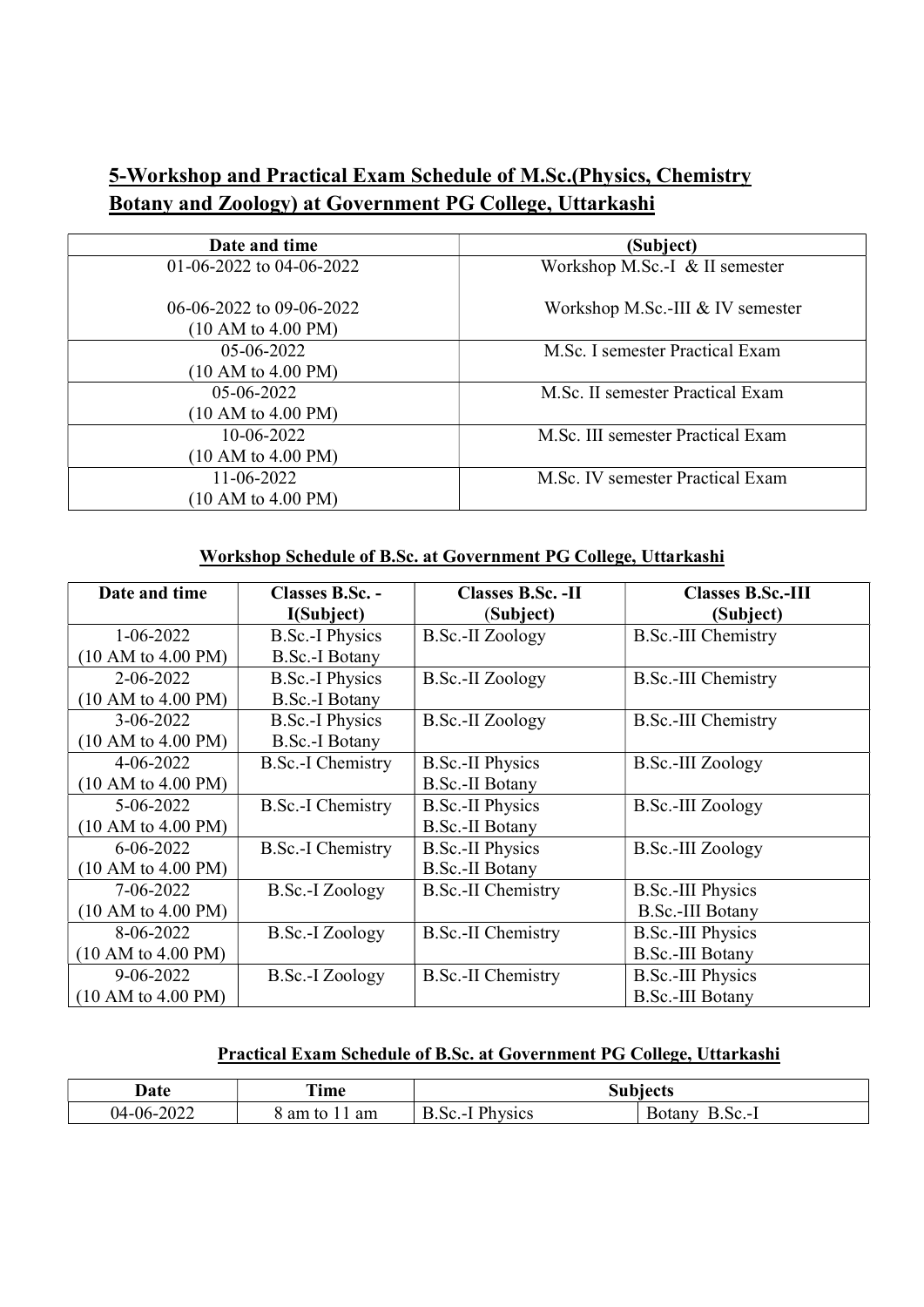| 05-06-2022   | 8 am to 11 am | B.Sc. -II Zoology       | Chemistry B.Sc.-III |
|--------------|---------------|-------------------------|---------------------|
| $07-06-2022$ | 8 am to 11 am | <b>B.Sc.-II Physics</b> | B.Sc. II Botany     |
| $08-06-2022$ | 8 am to 11 am | B.Sc.-I Chemistry       | B.Sc.-III Zoology   |
| 10-06-2022   | 8 am to 11 am | Zoology B.Sc.-I         | Chemistry B.Sc.-II  |
| $10-06-2022$ | 8 am to 11 am | Physics B.Sc.-III       | Botany B.Sc.-III    |

## 6- Workshop and Practical Exam Schedule of M.Sc.(Physics, Chemistry, Botany Zoology and Geography ( M.A./ M.Sc.)) at LSMPG College **Pithoragarh**

| Date and time            | (Subject)                          |  |
|--------------------------|------------------------------------|--|
| 07-06-2022 to 10-06-2022 | Workshop M.Sc.-I & II semester/    |  |
|                          | M.A.- $I \& II$ semester           |  |
| 12-06-2022 to 15-06-2022 | Workshop M.Sc.-III & IV semester/  |  |
| (10 AM to 4.00 PM)       | M.A.- III $&$ IV semester          |  |
| 11-06-2022               | M.Sc. I semester Practical Exam/   |  |
| (10 AM to 4.00 PM)       | M.A. I semester Practical Exam     |  |
| 11-06-2022               | M.Sc. II semester Practical Exam/  |  |
| (10 AM to 4.00 PM)       | M.A. II semester Practical Exam    |  |
| 16-06-2022               | M.Sc. III semester Practical Exam/ |  |
| (10 AM to 4.00 PM)       | M.A. III semester Practical Exam   |  |
| 17-06-2022               | M.Sc. IV semester Practical Exam/  |  |
| (10 AM to 4.00 PM)       | M.A. IV semester Practical Exam    |  |

# Workshop Schedule of B.Sc./(B.A./ B.Sc. Geography) at LSMPG College **Pithoragarh**

| Date and time      | Classes B.Sc. -I(Subject) | Classes B.Sc. -II         | <b>Classes B.Sc.-III</b>   |
|--------------------|---------------------------|---------------------------|----------------------------|
|                    |                           | (Subject)                 | (Subject)                  |
| 07-06-2022         | B.Sc.-I Physics B.Sc.-I   | <b>B.Sc.-II Zoology</b>   | <b>B.Sc.-III Chemistry</b> |
| (10 AM to 4.00 PM) | <b>B</b> otany            |                           | B.A./ B.Sc. III Geography  |
| 08-06-2022         | B.Sc.-I Physics B.Sc.-I   | <b>B.Sc.-II Zoology</b>   | <b>B.Sc.-III Chemistry</b> |
| (10 AM to 4.00 PM) | Botany                    |                           | B.A./ B.Sc. III Geography  |
| 09-06-2022         | <b>B.Sc.-I Physics</b>    | B.Sc.-II Zoology          | <b>B.Sc.-III Chemistry</b> |
| (10 AM to 4.00 PM) | <b>B.Sc.-I Botany</b>     |                           | B.A./ B.Sc. III Geography  |
| 10-06-2022         | <b>B.Sc.-I</b> Chemistry  | <b>B.Sc.-II Physics</b>   | <b>B.Sc.-III Zoology</b>   |
| (10 AM to 4.00 PM) | B.A./ B.Sc. I Geography   | <b>B.Sc.-II Botany</b>    |                            |
| 11-06-2022         | <b>B.Sc.-I</b> Chemistry  | <b>B.Sc.-II Physics</b>   | B.Sc.-III Zoology          |
| (10 AM to 4.00 PM) | B.A./ B.Sc. I Geography   | <b>B.Sc.-II Botany</b>    |                            |
| 12-06-2022         | <b>B.Sc.-I Chemistry</b>  | <b>B.Sc.-II Physics</b>   | B.Sc.-III Zoology          |
| (10 AM to 4.00 PM) | B.A./ B.Sc. I Geography   | <b>B.Sc.-II Botany</b>    |                            |
| 13-06-2022         | B.Sc.-I Zoology           | <b>B.Sc.-II Chemistry</b> | <b>B.Sc.-III Physics</b>   |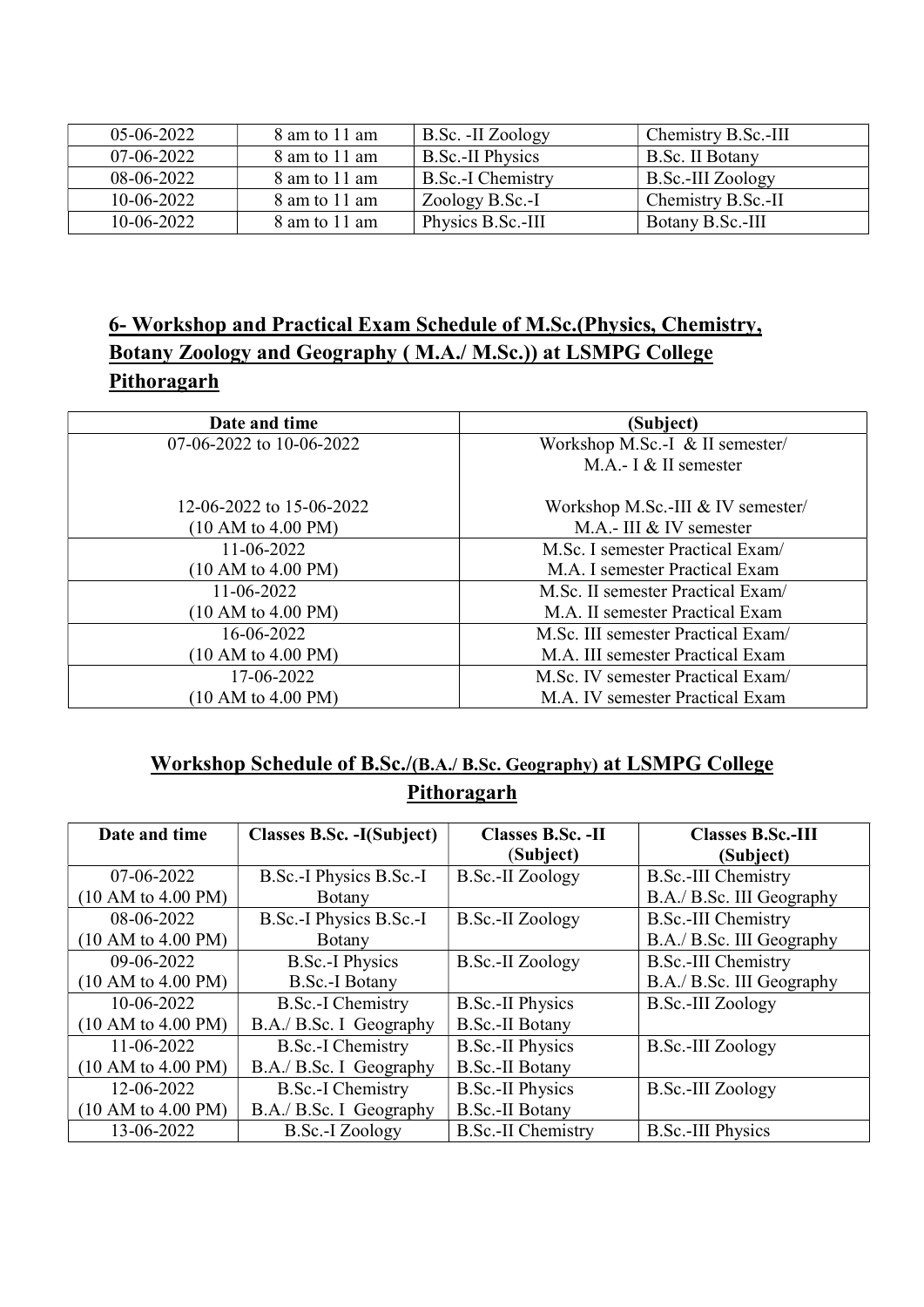| (10 AM to 4.00 PM) |                 | B.A./ B.Sc. II            | B.Sc.-III Botany         |
|--------------------|-----------------|---------------------------|--------------------------|
|                    |                 | Geography                 |                          |
| 14-06-2022         | B.Sc.-I Zoology | <b>B.Sc.-II Chemistry</b> | <b>B.Sc.-III Physics</b> |
| (10 AM to 4.00 PM) |                 | B.A./ B.Sc. II            | <b>B.Sc.-III Botany</b>  |
|                    |                 | Geography                 |                          |
| 15-06-2022         | B.Sc.-I Zoology | <b>B.Sc.-II Chemistry</b> | <b>B.Sc.-III Physics</b> |
| (10 AM to 4.00 PM) |                 | B.A./ B.Sc. II            | <b>B.Sc.-III Botany</b>  |
|                    |                 | Geography                 |                          |

# Practical Exam Schedule of B.Sc./(B.A./ B.Sc. Geography) at LSMPG College **Pithoragarh**

| Date             | Time          | <b>Subjects</b>          |                        |
|------------------|---------------|--------------------------|------------------------|
| 10-06-2022       | 8 am to 11 am | <b>B.Sc.-I Physics</b>   | Botany B.Sc.-I         |
|                  |               | B.A./B.Sc.-III Geography |                        |
| $11 - 06 - 2022$ | 8 am to 11 am | B.Sc. - II Zoology       | Chemistry B.Sc.-III    |
| 13-06-2022       | 8 am to 11 am | <b>B.Sc.-II Physics</b>  | <b>B.Sc. II Botany</b> |
|                  |               | B.A./B.Sc.-I Geography   |                        |
| 14-06-2022       | 8 am to 11 am | <b>B.Sc.-I Chemistry</b> | B.Sc.-III Zoology      |
| 16-06-2022       | 8 am to 11 am | Zoology B.Sc.-I          | Chemistry B.Sc.-II     |
| 16-06-2022       | 8 am to 11 am | Physics B.Sc.-III        | Botany B.Sc.-III       |
|                  |               | B.A./B.Sc.-II Geography  |                        |

# 7- Workshop and Practical Exam Schedule of M.Sc.(Physics, Chemistry, Zoology, Botany and Geography (M.A./M.Sc.)) at MBPG College Haldwani

| Date and time            | (Subject)                          |  |
|--------------------------|------------------------------------|--|
| 01-07-2022to 04-07-2022  | Workshop M.Sc.-I & II semester     |  |
|                          | M.A.- I & II semester              |  |
| 06-07-2022 to 09-07-2022 | Workshop M.Sc.-III & IV semester   |  |
| (10 AM to 4.00 PM)       | M.A.- III & IV semester            |  |
| $05-07-2022$             | M.Sc. I semester Practical Exam/   |  |
| (10 AM to 4.00 PM)       | M.A. I semester Practical Exam     |  |
| 05-07-2022               | M.Sc. II semester Practical Exam/  |  |
| (10 AM to 4.00 PM)       | M.A. II semester Practical Exam    |  |
| 10-07-2022               | M.Sc. III semester Practical Exam/ |  |
| (10 AM to 4.00 PM)       | M.A. III semester Practical Exam   |  |
| 11-07-2022               | M.Sc. IV semester Practical Exam/  |  |
| (10 AM to 4.00 PM)       | M.A. IV semester Practical Exam    |  |